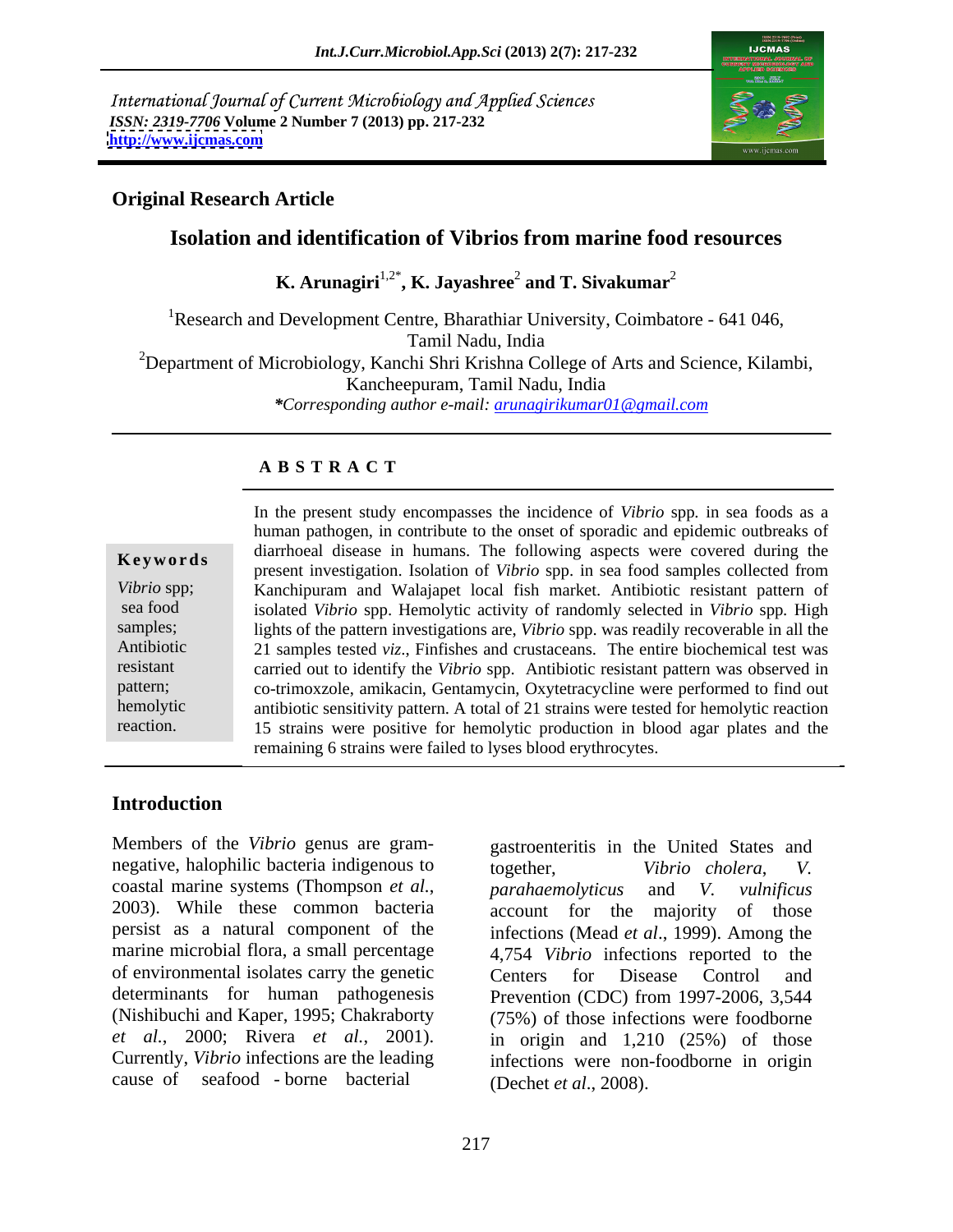The association of Vibrios with planktonic laboratory for bacterial analysis. The time organisms, especially copepods, has been suggested as an important component of *Vibrio* ecology, especially for *V. cholerae* (Sochard *et al.*, 1979; Huq *et al.*, 1983; **Sample processing for bacteriological** Huq *et al.*, 2005). Plankton represent organic-rich microenvironments (Grossart *et al.*, 2005), and the high nutrient **Isolation of** *Vibrio* **spp. from sea foods** concentrations of the plankton (Huq *et al.*, 1983; Tamplin *et al.*, 1990;

The characterization of *Vibrio spp.* were removed. The Crustaceans and isolated from cultured fish or marine water finfish samples were then homogenized in (Zorrilla *et al*., 2000). It is a ubiquitous blenders, and 25g of each homogenate was organism of the saprophytic micro biota. placed in 225ml of alkaline peptone water *Vibrio* spp. is usually isolated in the spring (APW) pH 8.6, and incubated at 37<sup>°</sup>C for and summer from marine sources. i.e.: 24 hours. At the end of incubation period, depend on water temperature greater than two loopful of culture from pellicle of 10 C. *V. alginolyticus* as well as *V.* each flask (Enrichment broth APW) were *parahaemolyticus* should be considered in tissues infections exposure to ocean water. salts sucrose (TCBS) agar plates and The present study has therefore been under  $\frac{1}{2}$  incubated at 37°C for 24 hours. taken in the following objectives; to isolate and identify potentially pathogenic **Identification of Vibrio spp.** *Vibrio* species from sea foods, to know the resistant pattern of isolated Vibrios against various antibiotics, to find out the Gram staining, motility test, Biochemical hemolytic activity of randomly selected test, catalase, cytochrome oxidase activity isolates and to study ecological aspects of test, Triple sugar iron test, ornithine, *Vibrios*. **And Allen Arginine**, lysine, valine, leucine,

Totally, 20 different sea food samples such as Finfishes and crustaceans (shrimp and crab) were collected from different sites in Kanchipuram, and Walaja fish market. All sea food samples were transported in individually labeled and sealed new plastics bags to avoid contamination. The (MHA) agar medium (Hi media) was used<br>samples were placed in sealed containers for antibiotic resistances pattern. samples were placed in sealed containers with dry ice and transported frozen to the

between sample collection and analysis was approximately 24 hours.

# **examination**

microhabitat can selectively enrich Finfish and crustaceans were washed heterotrophic bacteria, including vibrios thoroughly with sterile distilled water prior Lipp *et al.*, 2003; Long *et al.*, 2005). and tails of the fishes were cut into small to bacteriological examination. The heads pieces using sterile scissors and the guts then streaked on to Thiosulfate citrate bile incubated at  $37^{\circ}$ C for 24 hours.

**Materials and methods** Gelatin hydrolysis test, starch hydrolysis **Collection of seafood samples** maltose and sucrose fermentation test were **Identification of** *Vibrio* **spp**. Additional characterization tests included Arginine, lysine, valine, leucine, dehydrolase test, Nitrate reduction test, test, and glucose, lactose, mannitol, carried out.

# **Antibiotic resistant pattern**

*Vibrio* spp. all strains were isolated from seafood samples were grown in nutrient broth containing 2% NaCl. Muller-Hinton (MHA) agar medium (Hi media) was used for antibiotic resistances pattern. Gentamycin, Co-Trimoxazole, Bacitracin,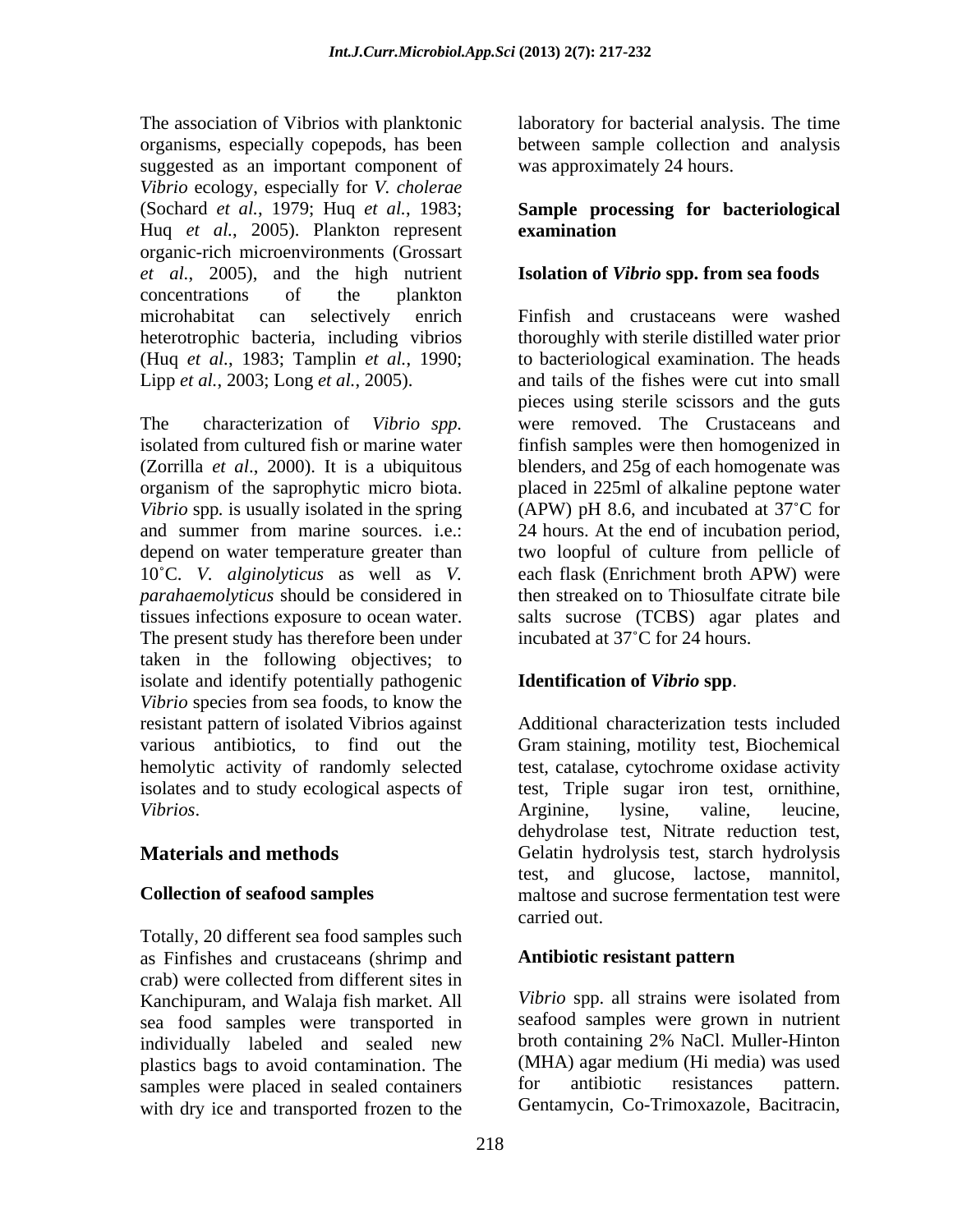Amikacin, and Oxytetracycline were Nutrient broth containing different salinity usder and the 24 hours broth culture of ranges such as 5, 10, 15, 20, 25% and *Vibrio* spp*.* were swabbed on MHA agar plates and the disc were placed by using alcohol dipped and flamed forceps on the surface of MHA agar medium. All the **Effect of Carbon and Nitrogen Sources** plates were lifted for 20 minutes and then **on bacterial growth** incubated in an inverted position at 37 C for 18-24 hours. The results were recorded by measuring the zone of inhibition. Then Kirby – Bauer method (agar diffusion alifferent carbon sources (Glucose, method) was followed to determine the Sucrose, Lactose) and incubated at 37°C..

*Vibrio* spp*.* strain to produce hemolysin was tested on blood agar supplemented with 5% sheep anticoagulant blood. All<br>the selected cultures were seeded in blood at 37°C for 24 hours. Hemolytic activity different mineral sources (Magnesium

### **Effect of pH on bacterial growth**

All the bacteria were inoculated into<br>Nutrient broth containing different pH **Result and Discussion** Nutrient broth containing different pH ranges (6, 7, 8, 9, 10) and incubated at 37°C. After incubation, the optical density **Isolation of** *Vibrio* **spp. from the** was measured at 600 nm. Samples

# **Effect of Temperature on bacterial**

were incubated at different temperature identified from finfish and other marine incubated at 37°C. After incubation, the optical density was measured at 600 nm.

### **Effect of Salinity on bacterial growth**

All the bacterial were inoculated into

ranges such as 5, 10, 15, 20, 25% and incubated at 37°C. After incubation, the optical density was measured at 600 nm.

# **on bacterial growth**

susceptibility of MRSA to antibiotics. After incubation, the Optical density was **Haemolytic activity** All the bacterial strains were inoculated into Nutrient broth (NB) broth containing different carbon sources (Glucose, measured at 600 nm.

### **Effect of Heavy Mineral sources on Bacterial growth**

the selected cultures were seeded in blood All the bacterial strains were inoculated agar plates, and the plates were incubated into Nutrient broth (NB) broth containing was determined (Kishishita *et al.,* 1998). sulphate, Calcium chloride and Zinc **Ecological aspects of** *Vibrio* **spp.** incubation, the Optical density was different mineral sources (Magnesium sulphate) and incubated at 37°C. After measured at 600 nm.

# **Result and Discussion**

# **samples**

**growth** (Finfishes and crustaceans) were collected All the bacterial were inoculated into market. Result revealed that, totally 21 Nutrient broth (NB) broth and the tubes species of *Vibrio* spp. were isolated and range  $(20, 30, 40, 50, 40)$  and  $60^{\circ}$ C and samples based on the staining and A total number of 20 sea food samples from Kanchipuram and Walajapet fish identified from finfish and other marine biochemical test (Table.1). In this, 19 species of *Vibrio* spp. were isolated from fish samples and each one from crab and prawn samples (Table.2).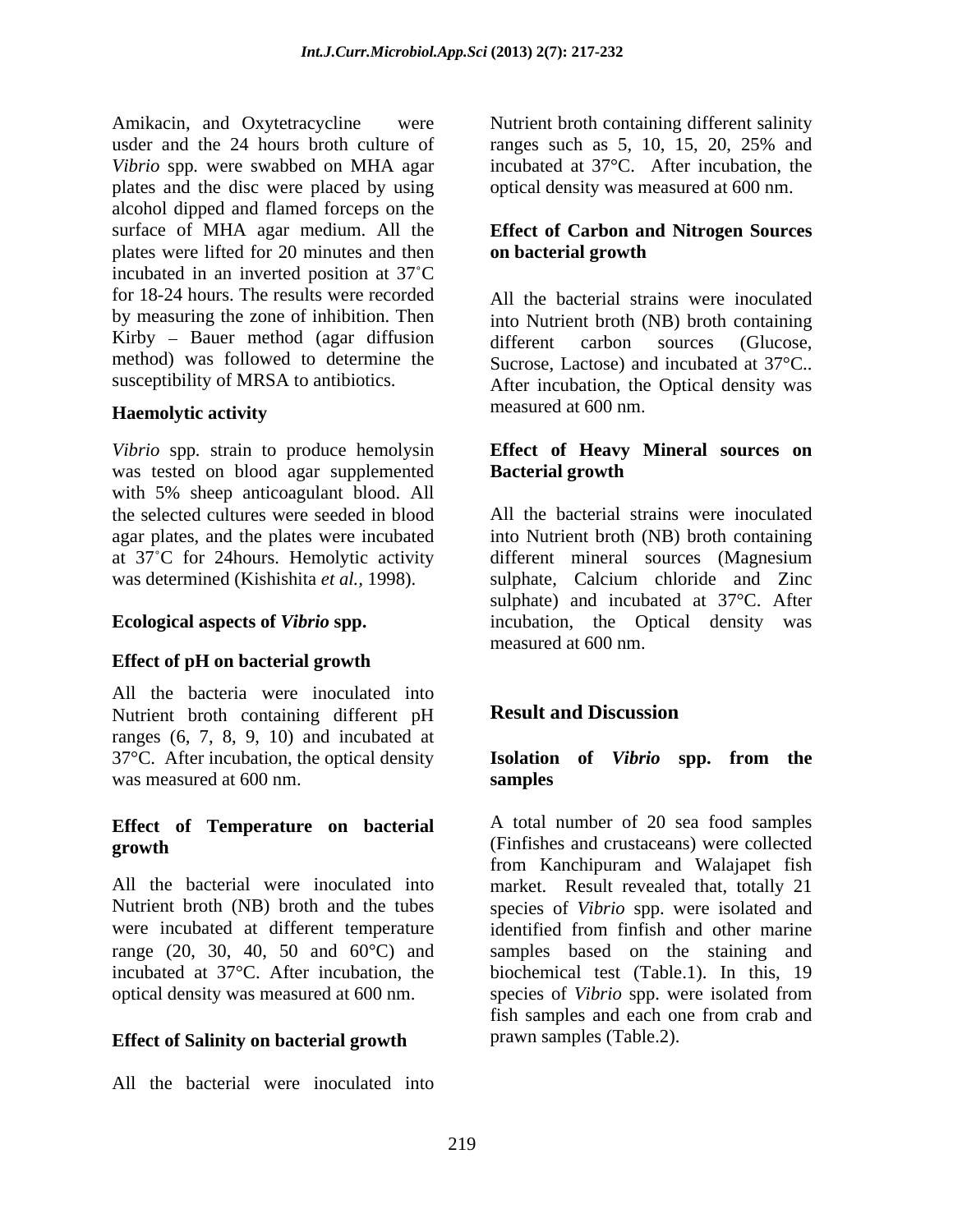| S.No              | <b>Morphology and Biochemical test</b> | <b>Results</b>             |
|-------------------|----------------------------------------|----------------------------|
| $\vert 1.$        | Gram staining                          | <b>Gram Negative rods</b>  |
| $\overline{2}$ .  | Motility                               | Motile                     |
| $\boxed{3}$ .     | Indole                                 | $+Ve$                      |
| $\vert 4.$        | Methyl Red                             | $+Ve$                      |
| $\boxed{5}$       | Voges proskauer                        | $+Ve$                      |
| $\boxed{6}$       | <b>Citrate Utilization test</b>        | $+Ve$                      |
| 7.                | Triple sugar iron agar                 | Acid/Acid, No gas, and H2S |
| 8.                | Catalase                               | $+Ve$                      |
| $\sqrt{9}$ .      | Oxidase                                | $+Ve$                      |
| <b>10.</b>        | Nitrate reduction test                 | $+Ve$                      |
| $\boxed{11}$      | Gelatin hydrolysis test                | $+Ve$                      |
| <sup>12.</sup>    | Starch hydrolysis test                 | $+Ve$                      |
| 13.               | Carbohydrate Fermentation test         |                            |
|                   | Glucose                                | $+Ve$                      |
|                   | Maltose                                | $+Ve$                      |
|                   | Mannitol                               | $+Ve$                      |
|                   | Sucrose                                | $+Ve$                      |
|                   | Lactose                                | $-Ve$                      |
| $\vert$ 14.       | Amino acid decarboxylase test          |                            |
|                   | Arginine                               | $-Ve$                      |
|                   | Lysine                                 | $+Ve$                      |
|                   | Ornithine                              | $+Ve$                      |
|                   | Leucine                                | $-Ve$                      |
|                   | Valine                                 | $-Ve$                      |
| 15.               | Trypticase soy agar                    | $+Ve$                      |
| $\overline{16}$ . | Halophilisms test                      |                            |
|                   | 0%NaCl                                 | $-Ve$                      |
|                   | 1%NaCl                                 | $+Ve$                      |
|                   | 3% NaCl                                | $+Ve$                      |
|                   | 6% NaCl                                | $+Ve$                      |
|                   | 8%NaCl                                 | $+Ve$                      |
|                   | 10% NaCl                               | $+Ve$                      |

**Table.1** Identification of Marine isolates of *Vibrio* spp.

 $+$  = Positive, - = Negative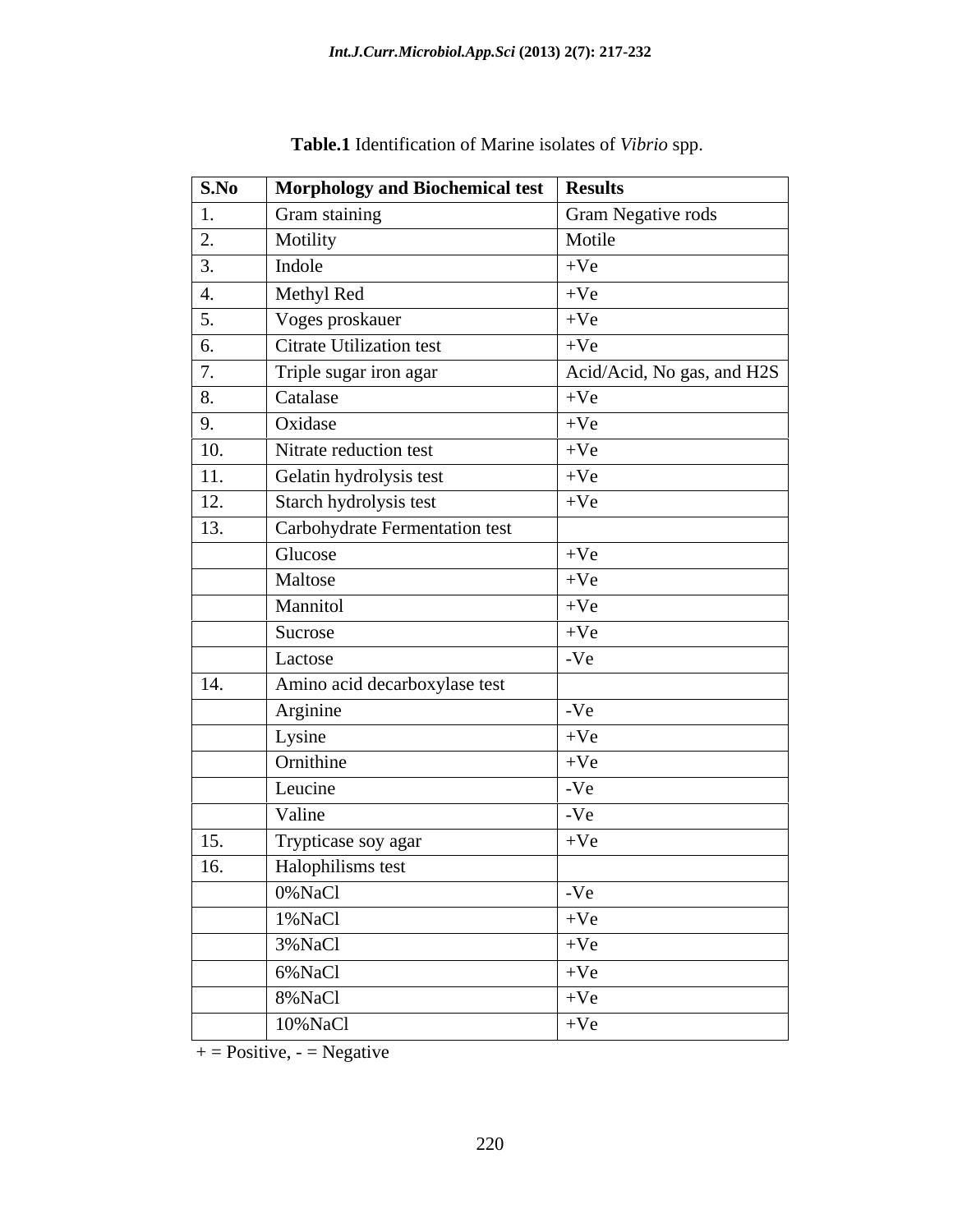| Name of the Vibrio spp. | <b>Sources isolated</b> |
|-------------------------|-------------------------|
| V. alginolyticus        | Fish                    |
| Vibrio sp.1             | Fish                    |
| V. campbellii           | Fish                    |
| V. cincinnatiensis      | Fish                    |
| V. ctioteree            | Fish                    |
| V. costicote            | Fish                    |
| V. fumissii             | Fish                    |
| V. harveyi              | Fish                    |
| V.logei                 | Fish, Crab              |
| V. mediterranei         | Fish, Prawn             |
| V. metschnikovii        | Fish                    |
| V. mimicus              | Fish                    |
| V. netreigens           | Fish                    |
| V. orientalis           | Fish                    |
| V.parahaemolyticus      | Fish                    |
| V. pelagius             | Fish                    |
| V. proteolyticus        | Fish                    |
| Vibrio sp.2.            | Fish                    |
| V. splendidus           | Fish                    |
| Vibrio sp.3             | Fish                    |
| V. vulnificus           | Fish                    |
|                         |                         |

**Table.2** Isolation and Identification of Marie isolates of *Vibrio* spp.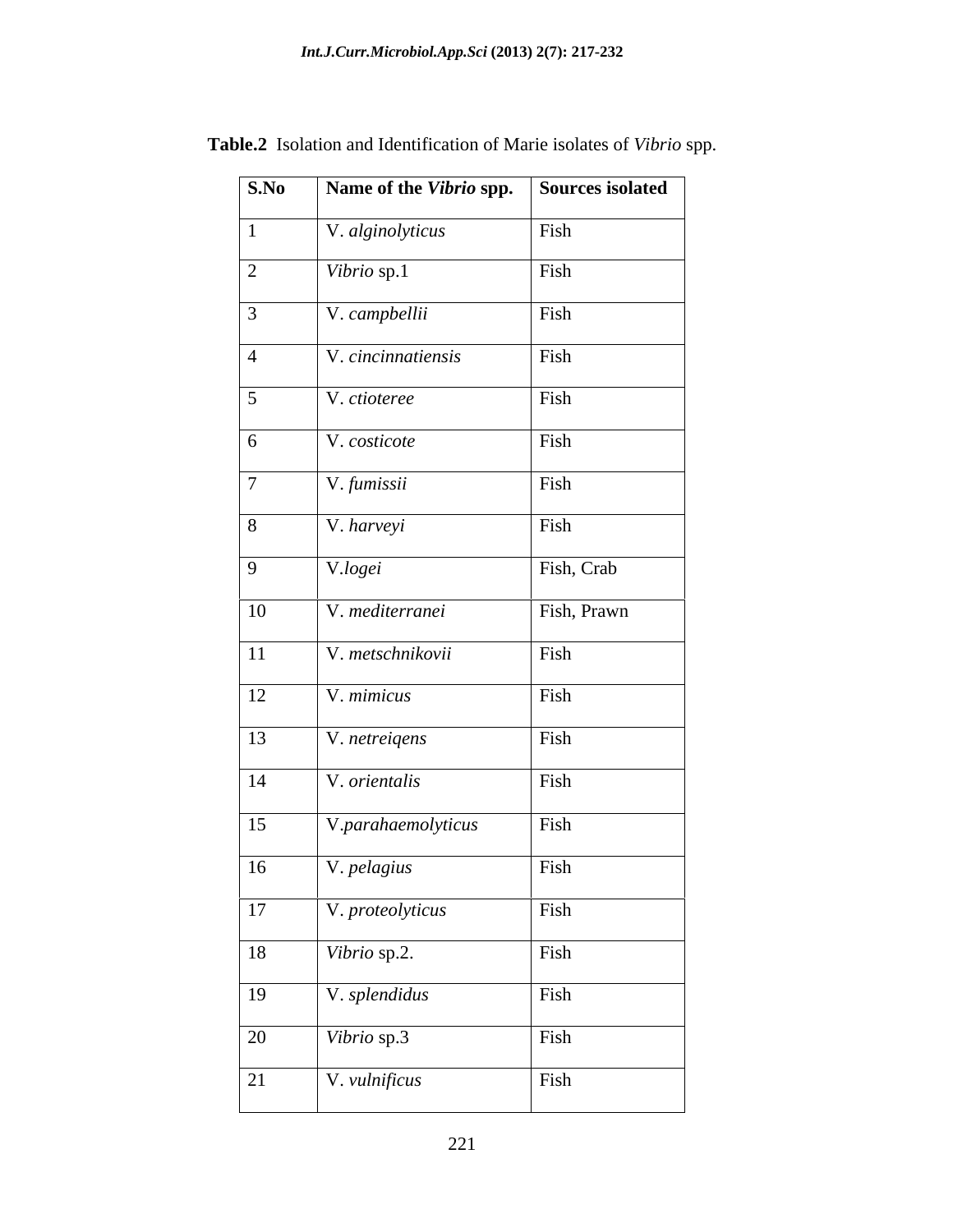The pattern of resistance to various antimicrobial substances in *Vibrio* spp*.* isolated from sea foods samples is given in (Table 3).Among the strains tested against 5 antibiotics resistant pattern was In this study, the maximum growth was observed. In co-trimoxazole antibiotic, the observed in pH 8 after incubation. In this maximum zone of clearance was observed pH, showed maximum growth in *Vibrio* in *V. campbellii* with represented by sp.2 with 0.96 (optical density). Minimum 31mm and minimum inhibitory activity was observed in *V. logei* with 13 mm.

In Gentamycin antibiotic, the maximum zone of clearance was observed in *V.* **Effect of salinity on the growth**  *harveyi* with represented by 23mm and minimum inhibitory activity was observed in *Vibrio* sp.1 with 14 mm. In Amikacin (optical density) was observed in salinity antibiotic, the maximum zone of clearance after incubation.In this salinity study, was observed in *V. campbellii* with showed maximum growth in *V.vulnificus* represented by 23mm and minimum (1.02). Minimum growth rate was inhibitory activity was observed in *V.* observed in *V.parahemolyticus* (0.02) *splendidus* with 13 mm. In oxy tetracycline antibiotic, the maximum zone of clearance was observed in *V.*  **Effect of carbon sources on the growth**  *metaschinikovii* with represented by 19 and minimum inhibitory activity was observed in *V. parahaemolyticus* with 5

Among the 21 strains tested, 15strains (80%) showed positive hemolytic activity on blood agar plates and remaining 6 strains were non-haemolytic activity were

# **Effect of temperature on the growth**

In this study, the maximum growth was observed in temperature range of 37ºC after incubation. In this temperature study,<br>
from the market found to harbour Vibrio. *V.campbllii* showed maximum growth **Example Example From available reports** it is well known

**Antibiotic resistant pattern** with 0.65 (optical density). Minimum growth rate was observed *in V. splendidus* with 0.8. (Table 5)**.**

## **Effect of pH on the growth**

growth rate was observed in *V.mimicus* (0.01) (Table 6)**.**

In this study, the maximum growth (1.02). Minimum growth rate was (Table 7)**.**

mm. and the measurement of the measurement of the measurement of the measurement of the measurement of the measurement of the measurement of the measurement of the measurement of the measurement of the measurement of the m **Hemolytic activity**<br> **Example 1998 Hemolytic activity** In this study, the maximum growth was observed after incubation. In this study, showed maximum growth in *V.metschnikovi*i with 1.48 (OD). Minimum growth rate was observed in *V.alginolyticus* with 0.08 (OD) (Table 8)**.**

### **Effect of mineral sources on the growth**

observed. (Table. 4) In this study, showed maximum growth in<br>V.metschnikovii with 1.23 (OD). **Ecological aspects of** *Vibrio* **spp.** Minimum growth rate was observed in In this study, showed maximum growth in *V.metschnikovi*i with 1.23 (OD). *V.pelagius* with 0.07 (OD) (Table 9)**.**

## **Discussion**

In the present study, the several species of finfishes and crustaceans were collected from the market found to harbour Vibrio. From available reports, it is well known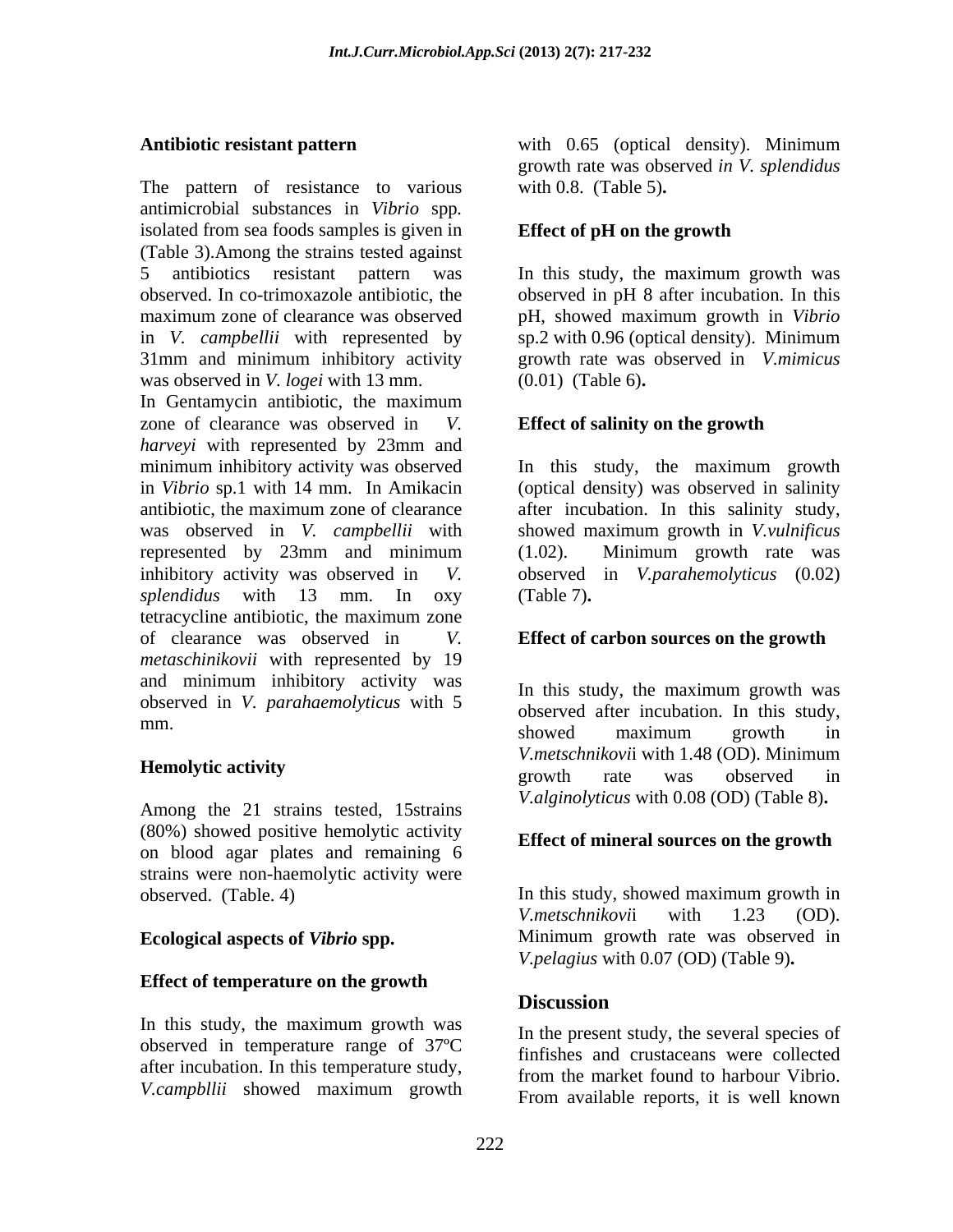that sea foods were found to be they carrier of Vibrios and the ubiquitous

| Name of the Vibrio Co-<br>spp. | Trimaxazole          | Gentamycin | Amikacin | Oxy<br>Tetrcycline |
|--------------------------------|----------------------|------------|----------|--------------------|
| V. alginolyticus               | $24$ mm              | $14$ mm    | $14$ mm  | 13mm               |
| Vibrio sp.1                    | 2mm                  | $1.4$ mm   | $2.1$ mm | $16$ mm            |
| V. campbellii                  | $31$ mm              | 18mm       | 25mm     | $\sim$ $-$         |
| V. cincinnatiensis             | $20$ mm              | 16mm       | 16mm     | $\sim$ $ \sim$     |
| V. ctioteree                   | $\sim 100$ m $^{-1}$ | $20$ mm    | $20$ mm  | $\sim$ $-$         |
| V. costicote                   | $20$ mm              | 15mm       | $19$ mm  | $-$                |
| V. fumissii                    | 16mm                 | $19$ mm    | $22$ mm  | $14$ mm            |
| V. harveyi                     | $20$ mm              | 23mm       | 25mm     | 10 <sub>mm</sub>   |
| V.logei                        | $1.3$ mm             | 2mm        | 23mm     | 10 <sub>mm</sub>   |
| V. mediterranei                | 10 <sub>mm</sub>     | 12mm       | $18$ mm  | 16mm               |
| V. metschnikovii               | $14$ mm              | 9mm        | $15$ mm  | $19$ mm            |
| V. mimicus                     | 13mm                 | 13mm       | $20$ mm  | $15$ mm            |
| V. netreigens                  | 22mm                 | 19mm       | 25mm     | 12mm               |
| V. orientalis                  | $5$ mm               | 2mm        | $22$ mm  | $14$ mm            |
| V.parahaemolyticus             | 12mm                 | $14$ mm    | 19mm     | 5mm                |
| V. pelagius                    | $19$ mm              | $22$ mm    | $23$ mm  | $14$ mm            |
| V. proteolyticus               | 15mm                 | $15$ mm    | 16mm     | $\sim$ $-$         |
| Vibrio sp.2                    | 16mm                 | $14$ mm    | 13mm     | 11mm               |
| V. splendidus                  | 12mm                 | 16mm       | $19$ mm  | $\sim 10^{-10}$    |
| Vibrio sp.3                    | 12mm                 | 12mm       | 1.3mm    | 11mm               |
| V. vulnificus                  | 2mm                  | 13mm       | 15mm     | $14$ mm            |

**Table.3** Antibiotic sensitivity pattern of bacterial pathogens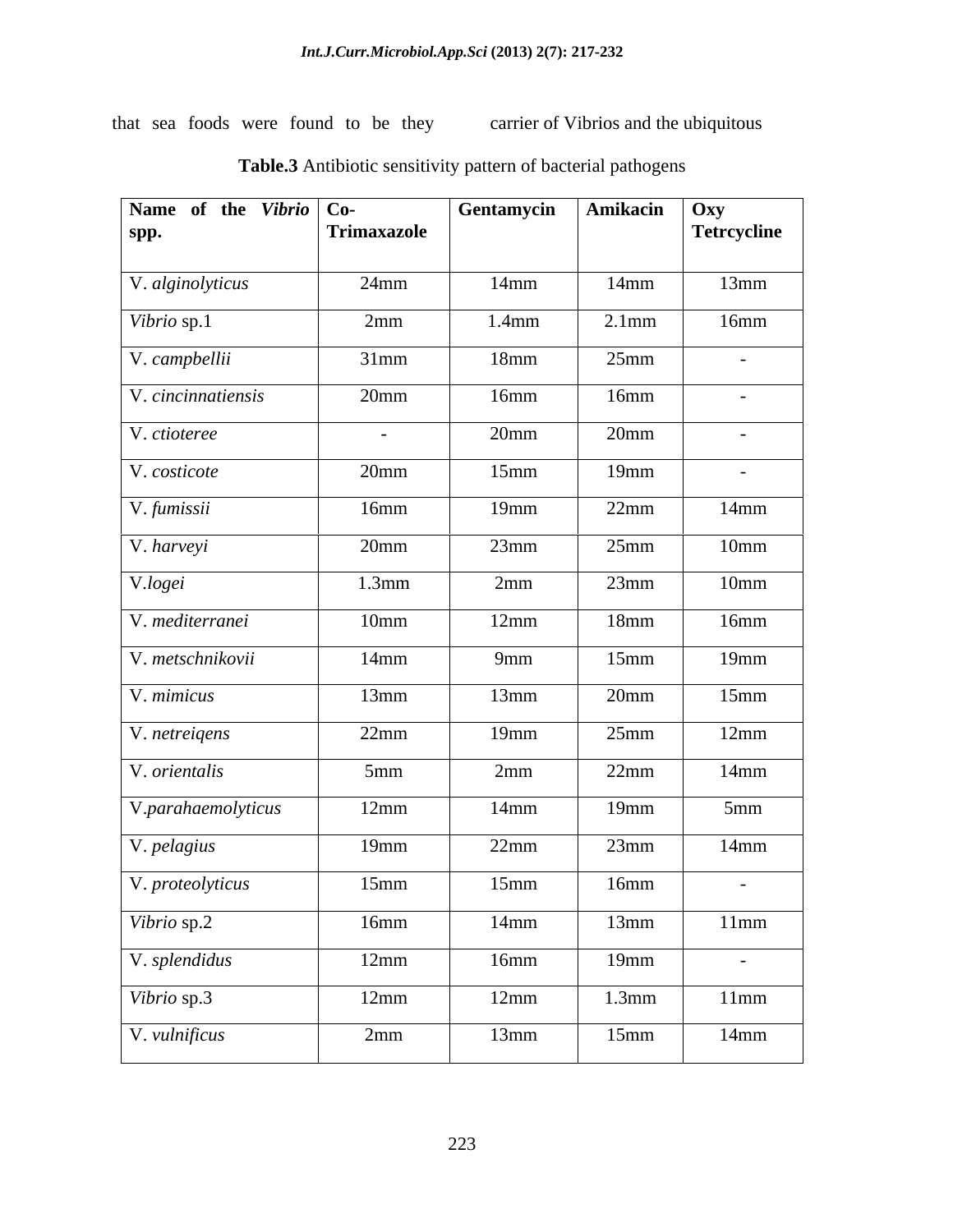| S.No            | Name of the Vibrio spp. | <b>Heamolytic activity</b> |
|-----------------|-------------------------|----------------------------|
|                 | V. alginolyticus        | Negative                   |
| $\overline{2}$  | Vibrio sp.1             | Alpha haemolysis           |
| $\overline{3}$  | V. campbellii           | Negative                   |
| $\overline{4}$  | V. cincinnatiensis      | Gamma haemolysis           |
| $5\overline{)}$ | V. ctioteree            | Negative                   |
| 6               | V. costicote            | Beta haemolysis            |
| $\overline{7}$  | V. fumis.ii             | Gamma haemolysis           |
| 8               | V. harveyi              | Gamma haemolysis           |
| 9               | V.logei                 | Gamma haemolysis           |
| 10              | V. mediterranei         | Negative                   |
| 11              | V. metschnikovii        | Negative                   |
| 12              | V. mimicus              | Beta haemolysis            |
| 13              | V. netreigens           | Gamma haemolysis           |
| 14              | V. orientalis           | Gamma haemolysis           |
| 15              | V.parahaemolyticus      | Alpha haemolysis           |
| <sup>16</sup>   | V. pelagius             | Positive                   |
| 17              | V. proteolyticus        | Gamma haemolysis           |
| 18              | Vibrio sp.2.            | Negative                   |
| 19              | V. splendidus           | Gamma haemolysis           |
| 20              | Vibrio sp.3             | Gamma haemolysis           |
| 21              | V. vulnificus           | Beta haemolysis            |

**Table.4** Haemolytic activity of Marine *Vibrio* spp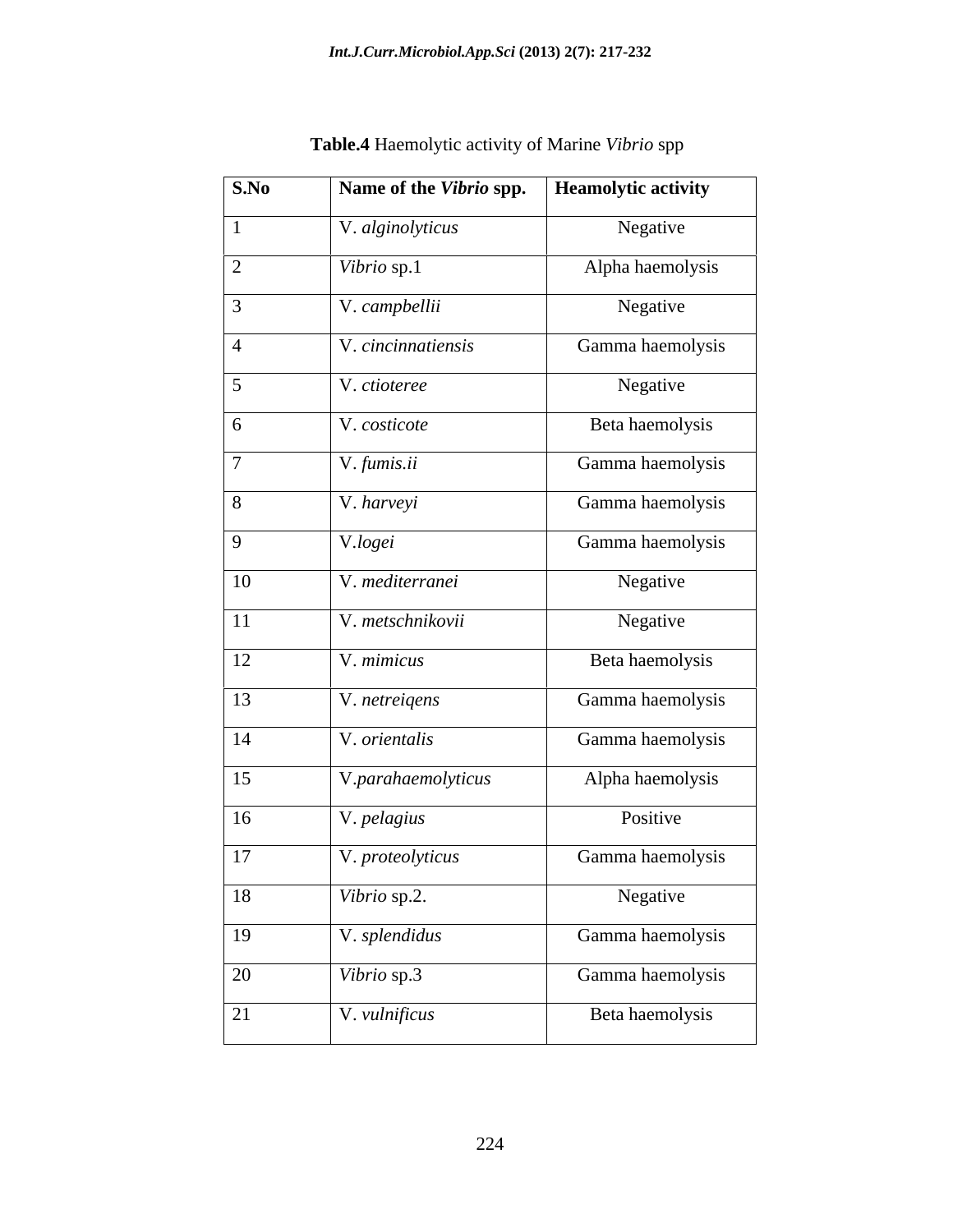| S.No           | Name of the Vibrio spp. | $20^{\circ}$ C | $30^{\circ}$ C | $40^{\circ}$ C | $50^{\circ}$ C   | $60^{\circ}C$ |
|----------------|-------------------------|----------------|----------------|----------------|------------------|---------------|
|                | V. alginolyticus        | 0.24           | 0.18           | 0.22           | 0.19             | 0.24          |
| $\bigcap$      | Vibrio sp.1             | 0.23           | 0.27           | 0.15           | 0.25             | 0.39          |
|                | V. campbellii           | 0.22           | 0.32           | 0.65           | 0.36             | $0.8\,$       |
| $\overline{A}$ | V. cincinnatiensis      | 0.19           | 0.36           | 0.42           | 0.19             | 0.12          |
| $\leq$         | V. ctioteree            | 0.25           | 0.33           | 0.10           | 0.25             | 0.22          |
| -6             | V. costicote            | 0.16           | 0.30           | 0.41           | 0.35             | 0.34          |
|                | V. fumissii             | 0.35           | 0.26           | 0.42           | 0.29             | 1.8           |
| -8             | $\sqrt{\ }V$ . harveyi  | 0.43           | 0.24           | 0.63           | 0.48             | 0.38          |
| $\mathbf Q$    | V.logei                 | 0.58           | 0.30           | 0.27           | 0.38             | 0.39          |
| 10             | V. mediterranei         | 0.25           | 0.35           | 0.45           | 0.27             | 0.64          |
| 11             | V. metschnikovii        | 0.25           | 0.35           | 0.38           | 0.42             | 0.22          |
| 12             | $\sqrt{V}$ . mimicus    | 0.24           | 0.29           | 0.26           | 0.10             | 1.32          |
| 13             | V. netreigens           | 0.26           | 0.33           | $0.0\,$        | 0.40             | 1.38          |
| 14             | V. orientalis           | 0.18           | 0.27           | 0.20           | 0.40             | 0.26          |
| 15             | V.parahaemolyticus      | 0.18           | 0.25           | 0.24           | 0.32             | 0.58          |
|                |                         |                |                |                |                  |               |
| 16             | V. pelagius             | 0.19           | 0.48           | 0.36           | 1.19             | 0.16          |
| 17             | V. proteolyticus        | 0.17           | 1.47           | 0.35           | 1.26             | 1.19          |
| 18             | Vibrio sp.2.            | 0.19           | 1.35           | 0.47           | 0.9 <sub>o</sub> | 0.33          |
| 19             | V. splendidus           | 0.20           | 0.32           | 0.14           | 0.32             | 0.41          |
| 20             | Vibrio sp.3             | 0.20           | 0.31           | $0.8\,$        | 0.16             | 0.10          |
| 21             | V. vulnificus           | 0.19           | 0.23           | 0.45           | 0.24             | 0.20          |

**Table.5** Effect of different temperature on *Vibrio* spp. growth (The Values are measured in Optical Density)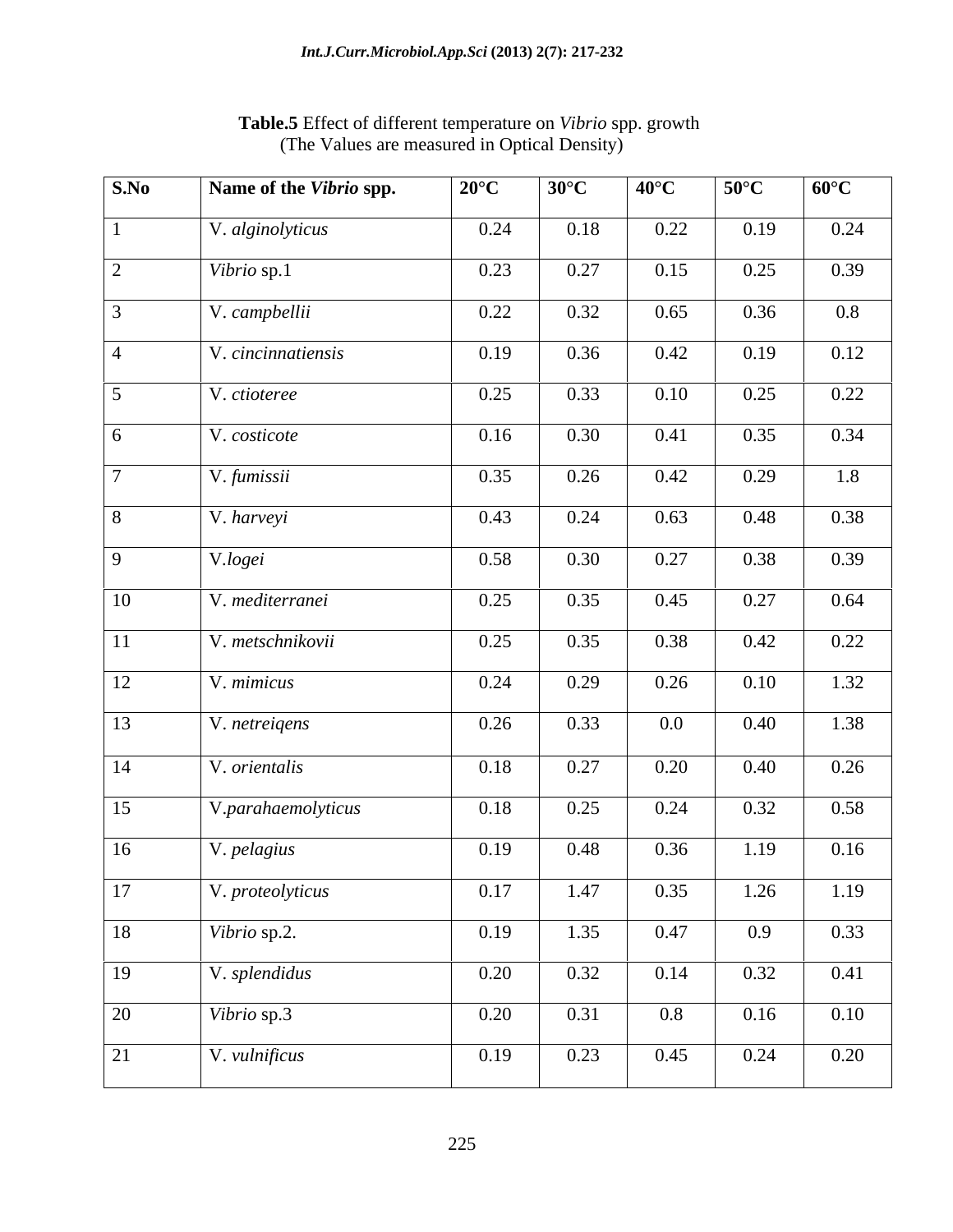| S.No            | Name of the Vibrio spp. | 6    | 7    | 8    | $\begin{array}{c} \hline \end{array}$ | <b>10</b> |
|-----------------|-------------------------|------|------|------|---------------------------------------|-----------|
|                 | V. alginolyticus        | 0.68 | 0.53 | 0.61 | 0.61                                  | 0.10      |
| 2               | Vibrio sp.1             | 0.84 | 0.56 | 0.55 | 0.50                                  | 0.15      |
| $\overline{3}$  | V. campbellii           | 0.74 | 0.73 | 0.90 | 0.79                                  | 0.27      |
| $\overline{4}$  | V. cincinnatiensis      | 0.24 | 0.45 | 0.84 | 0.70                                  | 0.27      |
| $5\overline{)}$ | V. ctioteree            | 0.84 | 0.75 | 0.87 | 0.80                                  | 0.07      |
| 6               | V. costicote            | 0.60 | 0.70 | 0.84 | 0.77                                  | 0.23      |
| $\overline{7}$  | V. fumissii             | 0.78 | 0.65 | 0.76 | 0.58                                  | 0.05      |
| 8               | V. harveyi              | 0.58 | 0.60 | 0.85 | 0.94                                  | 0.17      |
| $\overline{9}$  | V.logei                 | 0.79 | 0.69 | 0.83 | 0.76                                  | 0.07      |
| 10              | V. mediterranei         | 0.97 | 0.75 | 0.91 | 0.75                                  | 0.10      |
| <sup>11</sup>   | V. metschnikovii        | 0.54 | 0.61 | 0.90 | 0.65                                  | 0.21      |
| 12              | V. mimicus              | 0.01 | 0.43 | 0.58 | 0.56                                  | 0.06      |
| 13              | V. netreigens           | 0.79 | 0.76 | 0.85 | 0.82                                  | 0.08      |
| 14              | V. orientalis           | 0.56 | 0.73 | 0.77 | 0.80                                  | 0.07      |
| 15              | V.parahaemolyticus      | 0.00 | 0.29 | 0.38 | 0.32                                  | 0.03      |
| 16              | V. pelagius             | 0.93 | 0.70 | 0.91 | 0.81                                  | 0.17      |
| 17              | V. proteolyticus        | 0.94 | 0.67 | 0.91 | 0.67                                  | 0.10      |
| 18              | Vibrio sp.2.            | 1.02 | 0.77 | 0.96 | 0.89                                  | 0.10      |
| <sup>19</sup>   | V. splendidus           | 0.69 | 0.67 | 0.95 | 0.77                                  | 0.13      |
| 20              | Vibrio sp.3             | 0.73 | 0.76 | 0.84 | 0.80                                  | 0.12      |
| 21              | V. vulnificus           | 0.56 | 0.78 | 0.94 | 0.86                                  | 0.23      |

# **Table.6** Effect of different pH on Vibrio spp. growth (The Values are measured in Optical Density)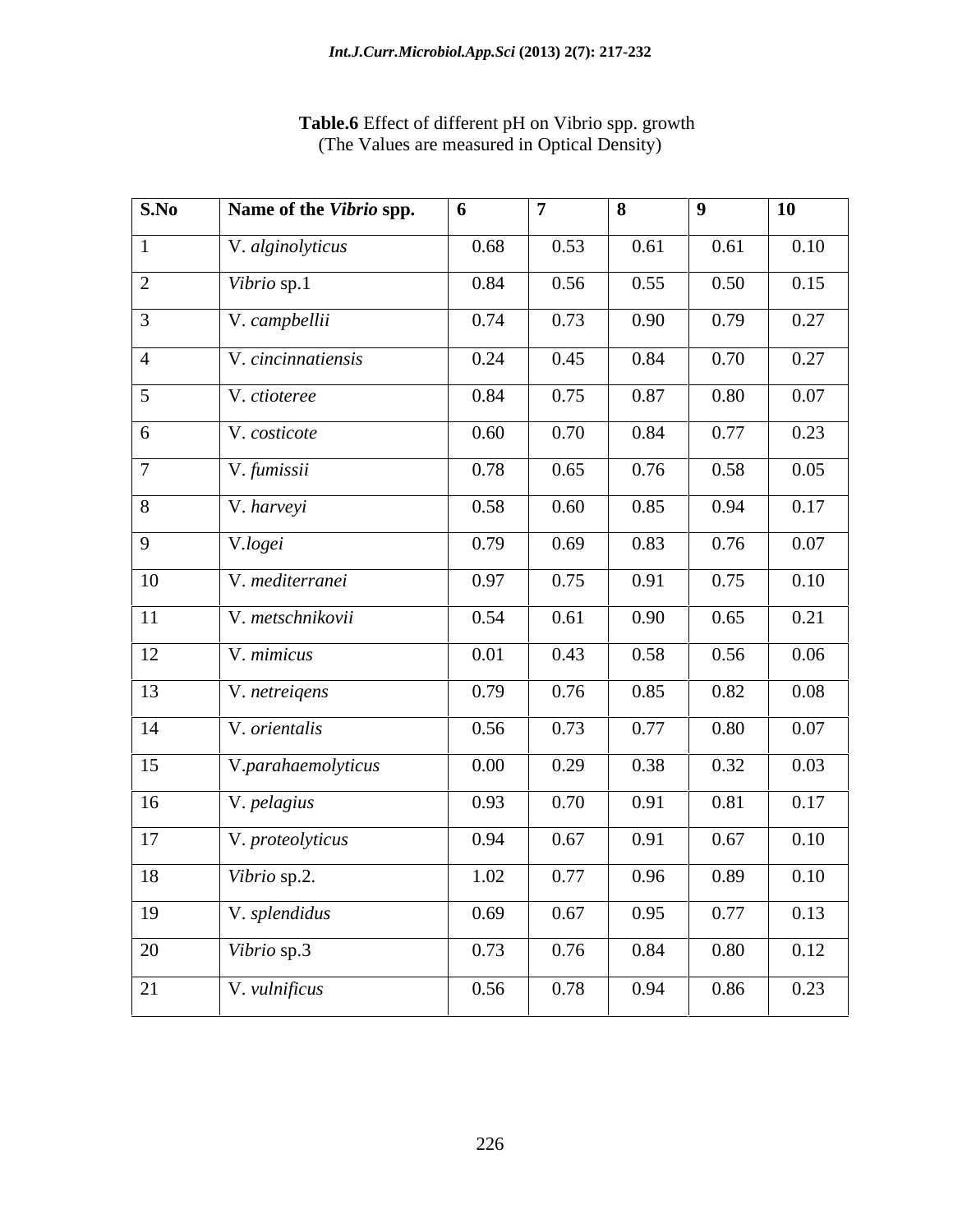### *Int.J.Curr.Microbiol.App.Sci* **(2013) 2(7): 217-232**

| S.No                   | Name of the Vibrio spp. | $5\%$        | $\vert$ 10%  | 15%             | 20%          | 25%          |
|------------------------|-------------------------|--------------|--------------|-----------------|--------------|--------------|
|                        | V. alginolyticus        | 0.53         | 0.75         | 0.19            | 0.32         | 0.46         |
|                        | Vibrio sp.1             | 0.73         | 0.70         | 0.60            | 0.29         | 0.57         |
|                        | V. campbellii           | 0.90         | 0.69         | 0.82            | 0.64         | 0.13         |
|                        | V. cincinnatiensis      | 0.76         | 0.61         | 0.23            | 0.73         | 0.18         |
|                        | V. ctioteree            | 0.85         | 0.73         | 0.05            | 0.16         | 0.23         |
|                        | V. costicote            | 0.34         | 0.70         | 0.96            | 0.52         | 0.08         |
|                        |                         |              |              |                 |              |              |
|                        | V. fumissii             | 0.52         | 0.66         | 0.11            | 0.33         | 0.76         |
|                        | V. harveyi              | 0.43         | 0.64         | 0.26            | 0.46         | 0.56         |
|                        | V.logei                 | 0.47         | 0.75         | 0.82            | 0.64         | 0.47         |
| $10^{-}$               | V. mediterranei         | 0.78         | 0.84         | 0.81            | 0.17         | 0.78         |
|                        | V. metschnikovii        | 0.63         | 0.93         | 0.67            | 1.23         | 0.46         |
| 12                     | V. mimicus              | 0.57         | 0.53         | 0.02            | 0.34         | 0.66         |
| $\vert$ 13             |                         | 0.48         | 0.56         | 0.17            | 0.47         | 0.47         |
|                        | V. netreigens           |              |              |                 |              |              |
| $\vert$ 14             | V. orientalis           | 0.33         | 0.32         | 0.21            | 0.63         | 0.51         |
| $\vert 15 \vert$<br>16 | V.parahaemolyticus      | 0.46<br>0.58 | 0.03<br>0.17 | $0.8\,$<br>0.10 | 0.10<br>0.21 | 0.02<br>0.16 |
|                        | V. pelagius             |              |              |                 |              |              |
| $\boxed{17}$           | V. proteolyticus        | 0.51         | 0.29         | 0.16            | 0.83         | 0.21         |
| 18                     | Vibrio sp.2.            | 0.39         | 0.77         | 0.86            | 0.02         | 0.25         |
| <sup>19</sup>          | $\big $ V. splendidus   | 0.45         | 0.78         | 0.49            | 1.04         | 0.17         |
| 20                     | Vibrio sp.3             | 0.35         | 0.56         | 0.25            | 0.56         | 0.07         |
| 21                     | V. vulnificus           | 1.02         | 0.21         | 0.36            | 0.77         | 0.10         |

### **Table.7** Effect of different Salinity on Vibrio spp. growth (The Values are measured in Optical Density)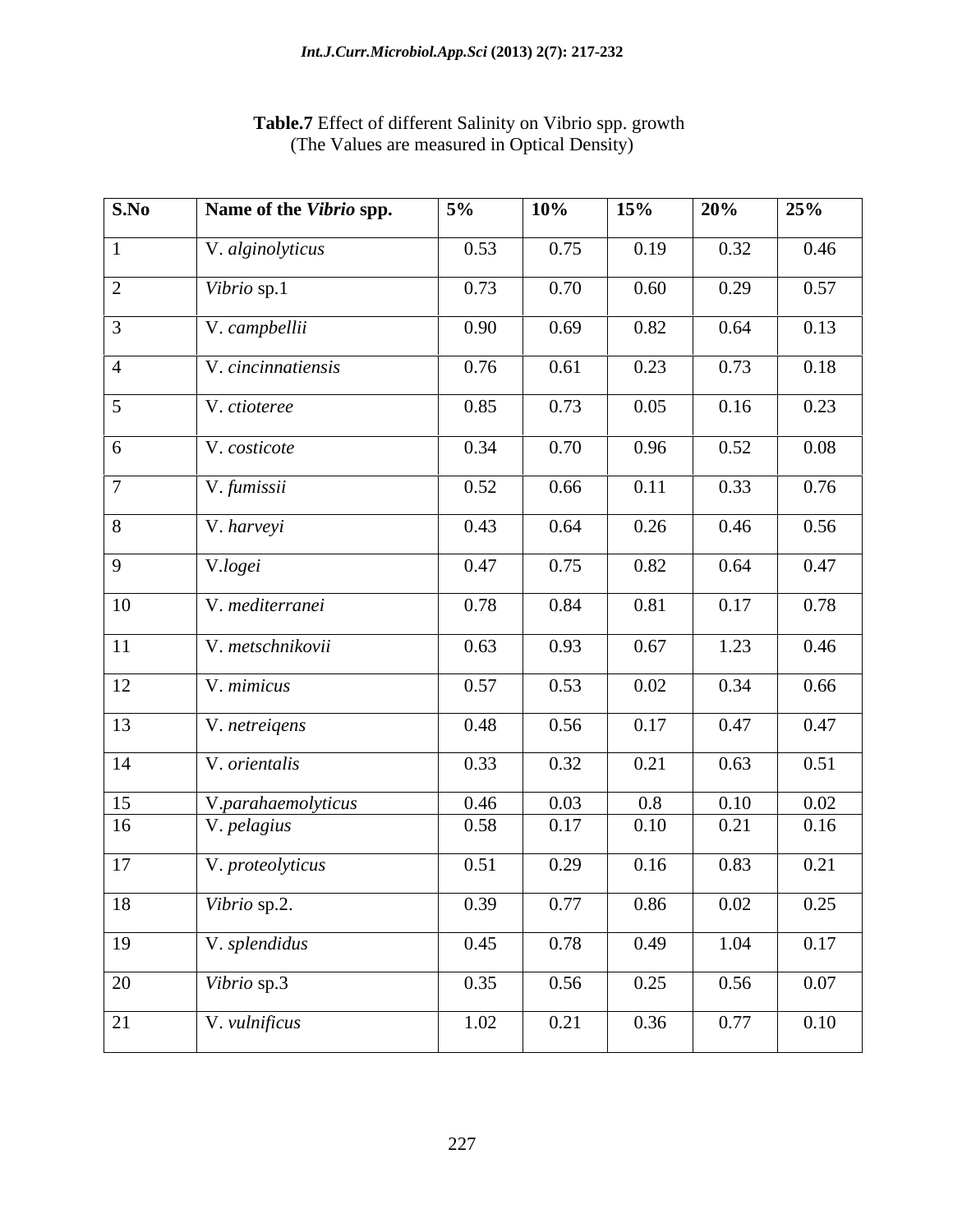| $\mathbf{1}$                  | V. alginolyticus<br>Vibrio sp.1 | 0.19    | 0.36 |         |
|-------------------------------|---------------------------------|---------|------|---------|
| $\boxed{2}$<br>$\overline{4}$ |                                 |         |      | $0.8\,$ |
| $\overline{3}$                |                                 | 0.10    | 0.8  | 0.24    |
|                               | V. campbellii                   | 0.36    | 0.38 | 0.12    |
|                               | V. cincinnatiensis              | 0.23    | 0.64 | 0.32    |
| $\overline{5}$                | V. ctioteree                    | 0.29    | 0.48 | 0.30    |
| 6                             | V. costicote                    | 0.19    | 0.42 | 0.24    |
| $\overline{7}$                | V. fumissii                     | 0.9     | 0.36 | 0.29    |
| 8                             | V. harveyi                      | 0.16    | 0.27 | 0.27    |
| $\overline{9}$                | V.logei                         | 0.33    | 0.28 | 0.25    |
| 10                            | V. mediterranei                 | 0.41    | 0.24 | 0.48    |
| 11                            | V. metschnikovii                | $0.8\,$ | 0.16 | 1.48    |
| 12                            | V. mimicus                      | 0.24    | 0.18 | 1.32    |
| 13                            | V. netreigens                   | 0.36    | 0.30 | 0.31    |
| 14                            | V. orientalis                   | 0.43    | 0.15 | 0.23    |
| 15                            | V.parahaemolyticus              | 0.24    | 0.42 | 0.24    |
| 16                            | V. pelagius                     | 0.17    | 0.27 | 0.32    |
| $\overline{17}$               | V. proteolyticus                | 0.43    | 0.63 | 0.47    |
| 18                            | Vibrio sp.2.                    | 0.22    | 0.45 | 0.32    |
| 19                            | V. splendidus                   | 0.23    | 0.27 | 0.16    |
| 20                            | Vibrio sp.3                     | 0.27    | 0.4  | 0.24    |
| 21                            | V. vulnificus                   | 0.19    | 0.10 | 0.20    |

### **Table.8** Effect of different Carbon sources on Vibrio spp. growth (The Values are measured in Optical Density)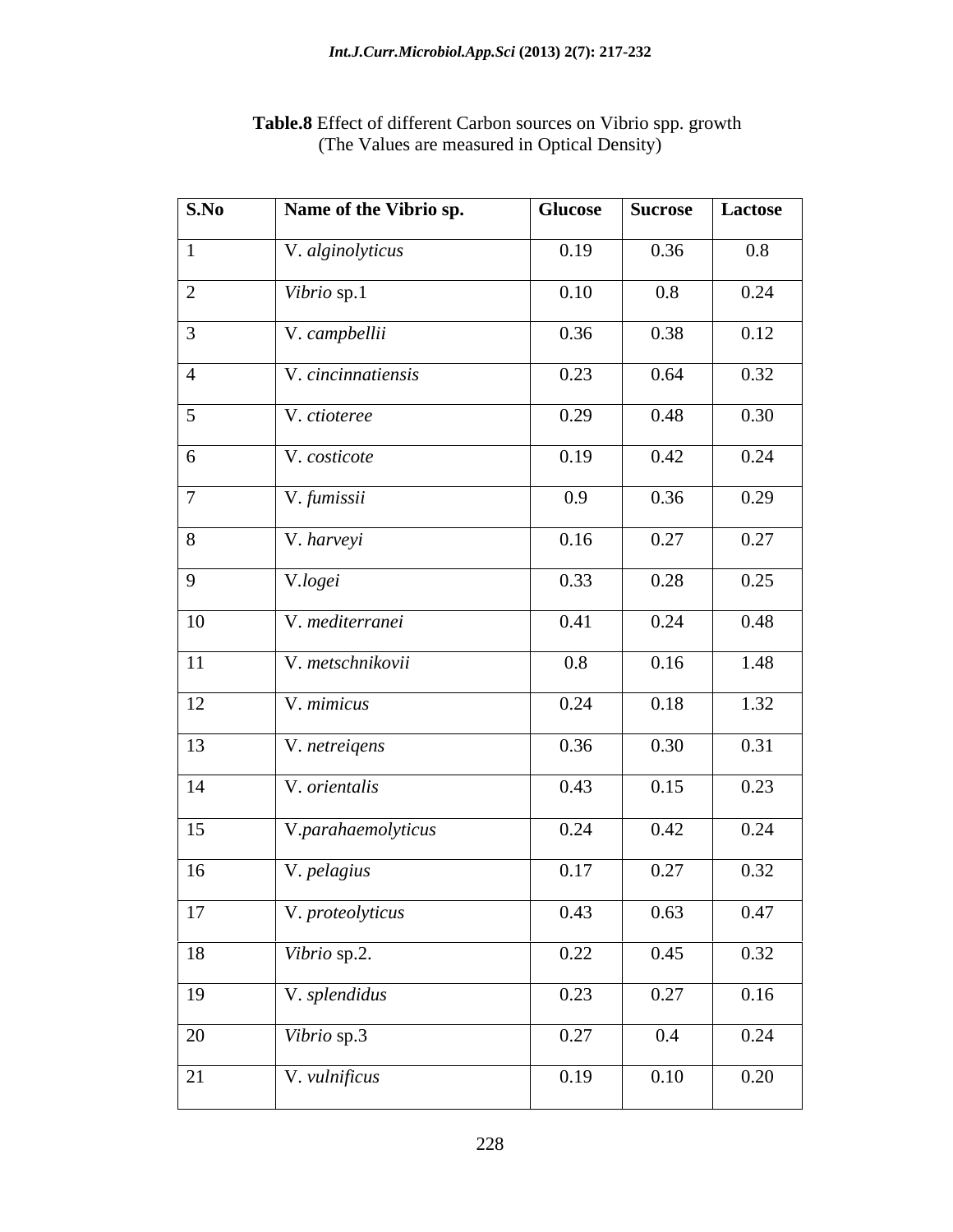| $\mathbf{S}.\mathbf{No}$ | Name of the Vibrio sp. | CaCl <sub>2</sub> | MgSO4 | ZnSO4 |
|--------------------------|------------------------|-------------------|-------|-------|
| $\vert 1 \vert$          | V. alginolyticus       | 0.32              | 0.53  | 0.75  |
| $\boxed{2}$              | Vibrio sp.1            | 0.57              | 0.57  | 0.70  |
| $\sqrt{3}$               | V. campbellii          | 0.13              | 0.76  | 0.27  |
| $\overline{4}$           | V. cincinnatiensis     | 0.28              | 0.60  | 0.15  |
| $5\overline{)}$          | V. ctioteree           | 0.56              | 0.69  | 0.17  |
| $6\overline{6}$          | V. costicote           | 0.47              | 0.61  | 0.23  |
| $\overline{7}$           | V. fumissii            | 0.78              | 0.73  | 0.16  |
| $\sqrt{8}$               | V. harveyi             | 0.46              | 0.70  | 0.52  |
| $\boxed{9}$              | V.logei                | 0.66              | 0.76  | 0.46  |
| $\vert$ 10               | V. mediterranei        | 0.47              | 0.66  | 0.64  |
| $\boxed{11}$             | V. metschnikovii       | 0.02              | 0.64  | 1.23  |
| <sup>12</sup>            | V. mimicus             | 0.16              | 0.75  | 0.47  |
| $\boxed{13}$             | V. netreigens          | 0.21              | 0.84  | 0.49  |
| $\boxed{14}$             | V. orientalis          | 0.25              | 0.56  | 0.16  |
| $\boxed{15}$             | V.parahaemolyticus     | 0.17              | 0.32  | 0.21  |
| $\vert$ 16               | V. pelagius            | 0.07              | 0.29  | 0.25  |
| $\overline{17}$          | V. proteolyticus       | 0.16              | 0.77  | 0.56  |
| <sup>18</sup>            | Vibrio sp.2.           | 0.86              | 0.78  | 0.86  |
| $\boxed{19}$             | V. splendidus          | 0.56              | 0.56  | 0.49  |
| 20                       | Vibrio sp.3            | 0.32              | 0.21  | 0.17  |
| 21                       | V. vulnificus          | 0.63              | 0.77  | 0.19  |

**Table. 9** Effect of different Mineral sources on Vibrio spp. growth (The Values are measured in Optical Density)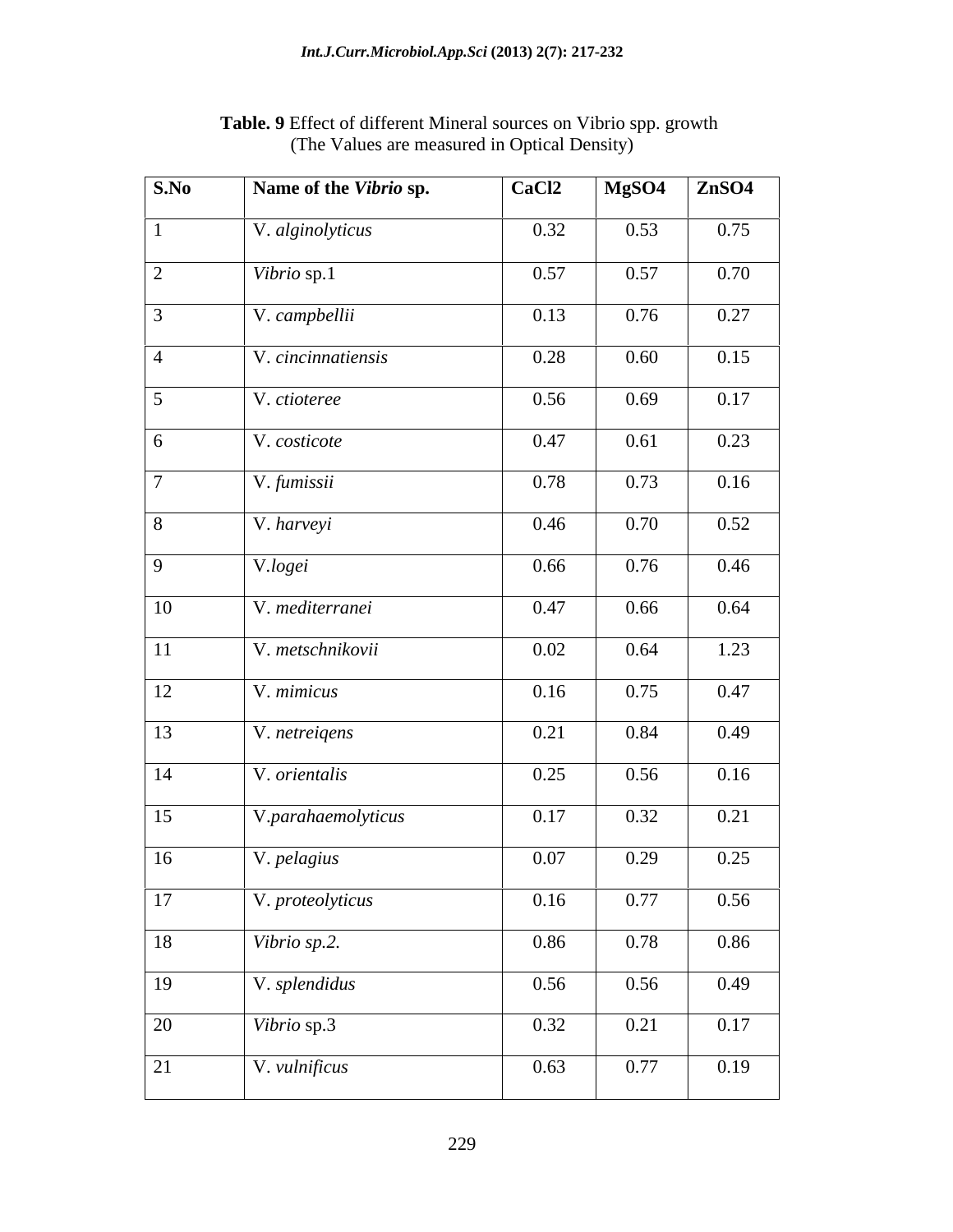distribution of this pathogenic Bacteria in destruction of antibiotics impermeability sea foods. Bacterial adhesion to host of the cell wall to the antibiotics additional surface has been described as one of the of chemical group to antibiotics of the 15 initial steps in microbial pathogenesis. It strains Vibrio tested 12 strains 80% were has been suggested that hydrophobicity is a determining factor in the adhesive cells. The strains of *V. alginolyticus* pathogenic strains of *V.alginolyticus* and

growth. Sea water and sea food is an intestine, possibly other tolerance species and other Vibrios and the possible conditions. spread of Vibrios to marine invertebrates.

Antibiotic susceptibility of *Vibrio* spp*.* were determined by disc diffusion on Muller Hinton agar (Merck) supplemented with 3% NaCl. The diamerer of the national committee for clinical laboratory standards. Antibiotic resistant pattern was observed in Ampicillin, Tetracycline, and Chloramphenical. The prevalence of antibiotics resistant microorganisms is animals had its source from live food ecologically very important and this contaminated with the opportunistic character is plasmid borne. R plasmid is pathogens. responsible for antibiotics resistant rules. characters. These R plasmids have been found in *V.alginolyticus* and other Vibrios and carry transferable drug resistance. The exhibited distinct seasonal variation data suggest that antibiotic resistant *Vibrio alginolyticus* may survive better than sensitive organisms in surface water. In antibiotics may be due to enzymatic destruction of antibiotics impermeability of the cell wall to the antibiotics

strains Vibrio tested 12 strains 80% were positive for hemolytic activity.

process and in the survival of pathogen in Resistance to bile and low pH is another assayed did not agglutinate sea bream in the intestine. In the present study, all the erythrovytes were agglutinated. The dominant *Vibrio* species in the intestine abilities of different *Vibrio* species to except *V. alginolyticus,* were found to adhere to skin mucus were studied tolerate 0.3% bile. However growth as previously and observed that only the most well as bile tolerance was not observed at *V.anguillarum* possessed this ability. observation, Sera and lshida (1972) The results obtained in this study, the settled and at pH 5.5. Heterogeneity among the isolated gram negative halophilic strains could be attributed for the disparity bacterium *Vibrio* spp. requires at least 3% NaCl and can tolerate up to 10% NaCl for these organisms were present in the important vehicle of transmission of this mechanisms might also be acting in *in vivo*  factor favouring the colonisation of vibrios pH below 6. Contradictory to this reported growth of Vibrio at 2% ox bile and at pH 5.5. Heterogeneity among the in the observation. Since high levels of these organisms were present in the intestine, possibly other tolerance conditions.

> Studies on the survival pattern and tolerance properties depicting the fate of the *Vibrio* species entering the intestinal tract of edible fish are scarce. Such studies could bring out the probability of the occurrence of pathogenic *Vibrio* species in the seafoods. Muroga (1995) in his review of literature on the bacterial diseases stated that the high mortalities in aquacultured animals had its source from live food contaminated with the pathogens.

general, resistance of bacteria to *V. cholerae* coincided with shifts in the In general, these species and especially the genes associated with their virulence exhibited distinct seasonal variation attributed to changes in temperature, salinity and DO. Furthermore, increases in the prevalence of *V. parahaemolyticus* and composition of the plankton community, cited as a primary reservoir for *Vibrio*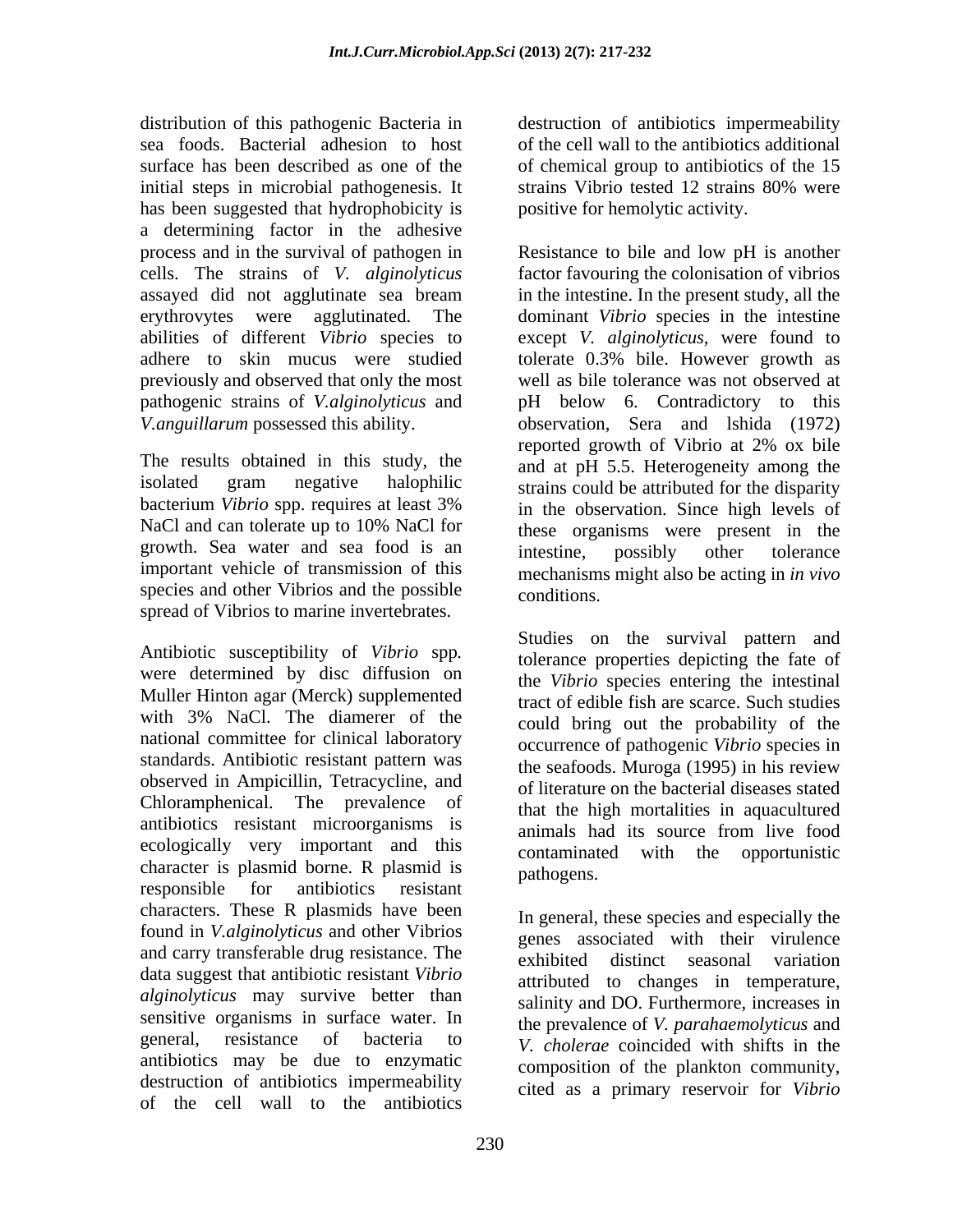species (Huq *et al*., 1983; Lipp *et al*., 2003; Baffone *et al*., 2006).

While this study confirms the role of R.K. Bhadra, A.N. Ghosh, R. Mitra, T. temperature, salinity and DO in Vibrio Shimada et al. (2000. Virulence ecology, these results show how warmer temperatures can select for potentially *Vibrio cholerae*. App. Environ. pathogenic Vibrio strains. Furthermore, this study suggests that some plankton Colorni, A., I. Paperna and Gordin, H. taxa, such as diatoms and copepods, may be especially important Vibrio reservoirs. Together, these results highlight the complexity of Vibrio seasonality and Dechet, A.M., P.A. Yu, N. Koram and stress both the role of seasonal changes in environmental parameters and seasonal shifts in the composition of the plankton community. States, 1997-2006. Clin. Infect. Dis.

government should lead a multi Simon and Brinkhoff, T. 2005. Marine disciplinary approach to prevent the diatom species harbour distinct recreational water illness that includes bacterial communities. Environ. surveillance, health education, Microbiol. 7: 860-873. epidemiologic studies, laboratory support Heidelberg, J.F., K.B. Heidelberg and and environmental health research. The sea foods are safe from contamination. Fish handlers and the public should be educated on the possible microbial hazards of fishes and methods for their prevention. The importance of sanitation is during Huq, A., R.B. Sack, A. Nizam, I.M. handling, storage, transportation and marketing. The sea foods are thoroughly cooked. Avoid cross contamination of Occurrence of *Vibrio cholerae* in the cooked sea food and other raw sea foods. Avoid exposure of open wound or broken skin to warm salt or brackish water. Hug, A., E.B. Small, P.A. West, M.I. Hug,

Baffone, W., R.Tarsi, L. Pane, R. Campana, B. Repetto, G.L. Mariottini *et al.,* 2006. Detection of free-living and plankton-bound vibrios in coastal study of their pathogenicity-associated properties. Environ. Microbiol*.*8: 1299-1305.

- Chakraborty, S., A.K. Mukhopadhyay, Shimada *et al.*, (2000. Virulence Genes in Environmental Strains of *Vibrio cholerae*. App*.* Environ. Microbiol*.* 66: 4022-4028.
- 1981 Bacterial infections in gilt-head seabream sparus aurata cultured at Elat*.* Aquacult. 23:257-267.
- Dechet, A.M., P.A. Yu, N. Koram and Painter, J. 2008. Non-foodborne *Vibrio*  infections: an important cause of morbidity and mortality in the United 46: 970-976.
- 46: 970-976.<br>Public health professionals at the levels of Grossart, H.P., F. Levold, M. Allgaier, M. Grossart, H.P., F. Levold, M. Allgaier, M. diatom species harbour distinct bacterial communities. Environ. Microbiol. 7: 860-873.
	- Colwell, R.R. 2002. Bacteria of the  $\gamma$ -Subclass Proteobacteria Associated with Zooplankton in Chesapeake Bay. App. Environ. Microbiol. 68: 5498- 5507.
	- Longini, G.B. Nair, A. Ali A *et al.,* (2005. Critical Factors Influencing the Environment of Bangladesh. App. Environ. Microbiol*.* 71: 4645-4654.
- **References** Ecological relationships between Huq, A., E.B. Small, P.A. West, M.I. Huq, R. Rahman and Colwell, R.R. 1983. Ecological relationships between *Vibrio cholerae* and planktonic crustacean copepods. App.Environ. Microbiol. 45: 275-283.
	- waters of the Adriatic Sea (Italy) and *al.*, 2003. Direct Detection of *Vibrio*<br>study of their pathogenicity-associated *cholerae* and *ctx*A in Peruvian Coastal Lipp, E.K., I.N.G. Rivera, A.I. Gil, E.M. Espeland, N. Choopun, V.R. Louis *et al.,* 2003. Direct Detection of *Vibrio cholerae* and *ctx*A in Peruvian Coastal